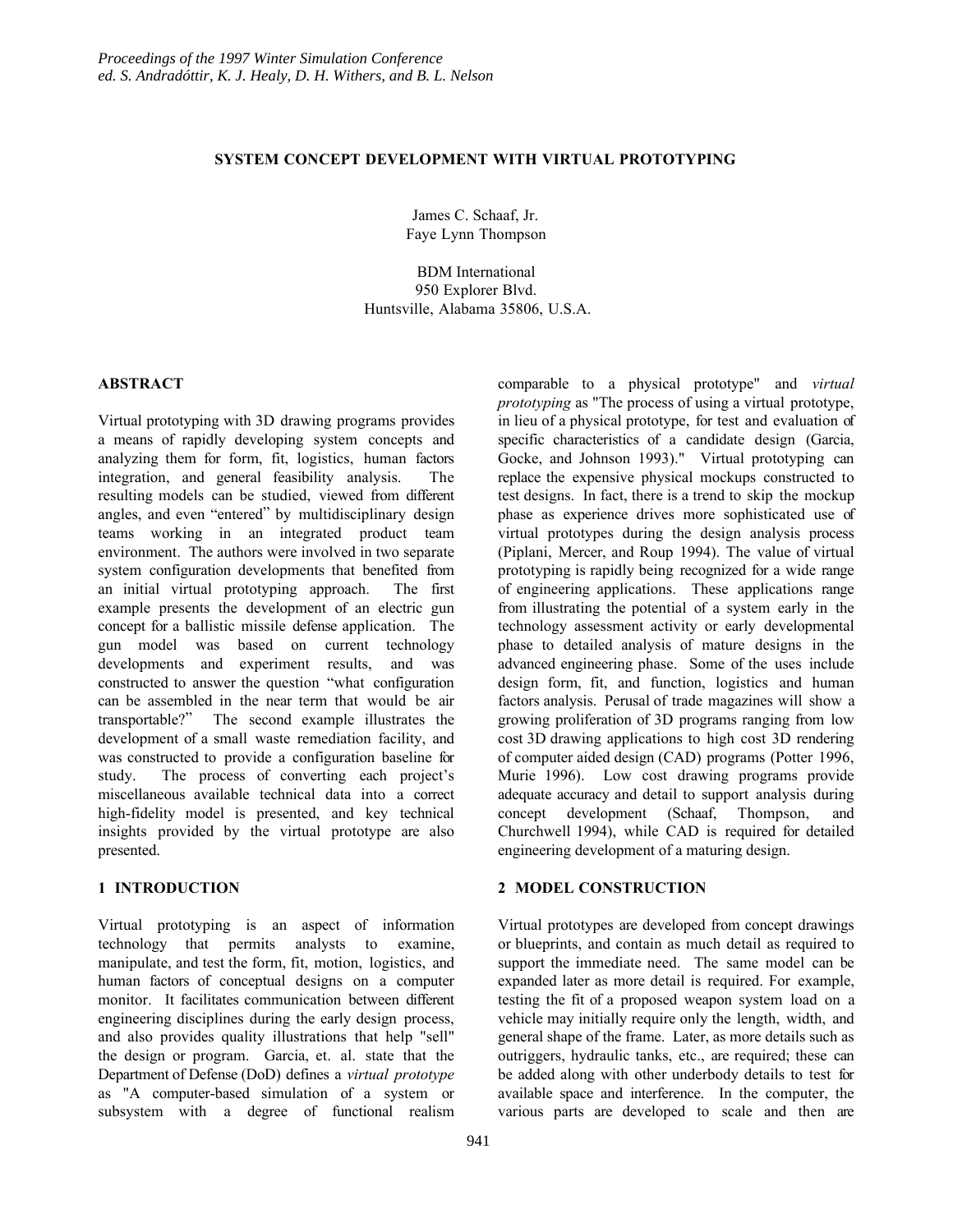assembled the same way they would be on a fabrication shop floor. This allows the analyst to test assembly procedures and human factors as well as the form and fit of the final product. It also allows parts to be removed to show otherwise hidden components. Figure 1 illustrates subassemblies created for the construction of a military High Mobility Multipurpose Wheeled Vehicle (HMMWV) model.

Figure 2 illustrates a potential danger or abuse of the ease of using 3D drawings to create virtual prototypes and shows a large vehicle that appears feasible - yet no real engineering has been accomplished beyond the third axle. The front portion of this creation is based on an accurate model developed from drawings of a Stewart & Stevenson candidate for the Army's new

family of Medium Tactical Vehicles (MTV) (Stewart & Stevenson 1993). All of the structure beyond the third axle is conjecture meeting the demands of the grandson of one of the authors. The model appears realistic and may be feasible, but it is not backed up with engineering projections for load bearing features. Taking such liberties during the projection of new technology into concept systems would be unethical and just poor engineering analysis. To maintain credibility, virtual prototypes at all stages of engineering development must be based on disciplined analysis and sound technology projections. Construction details must be backed up with engineering analysis to provide value and credibility. Useful models cannot be "fabricated" from materials such as *Impossibillium* and *Unobtainium* that



Figure 1: Military HMMWV Subassemblies



Figure 2: Heavy Hauler "Fantasy"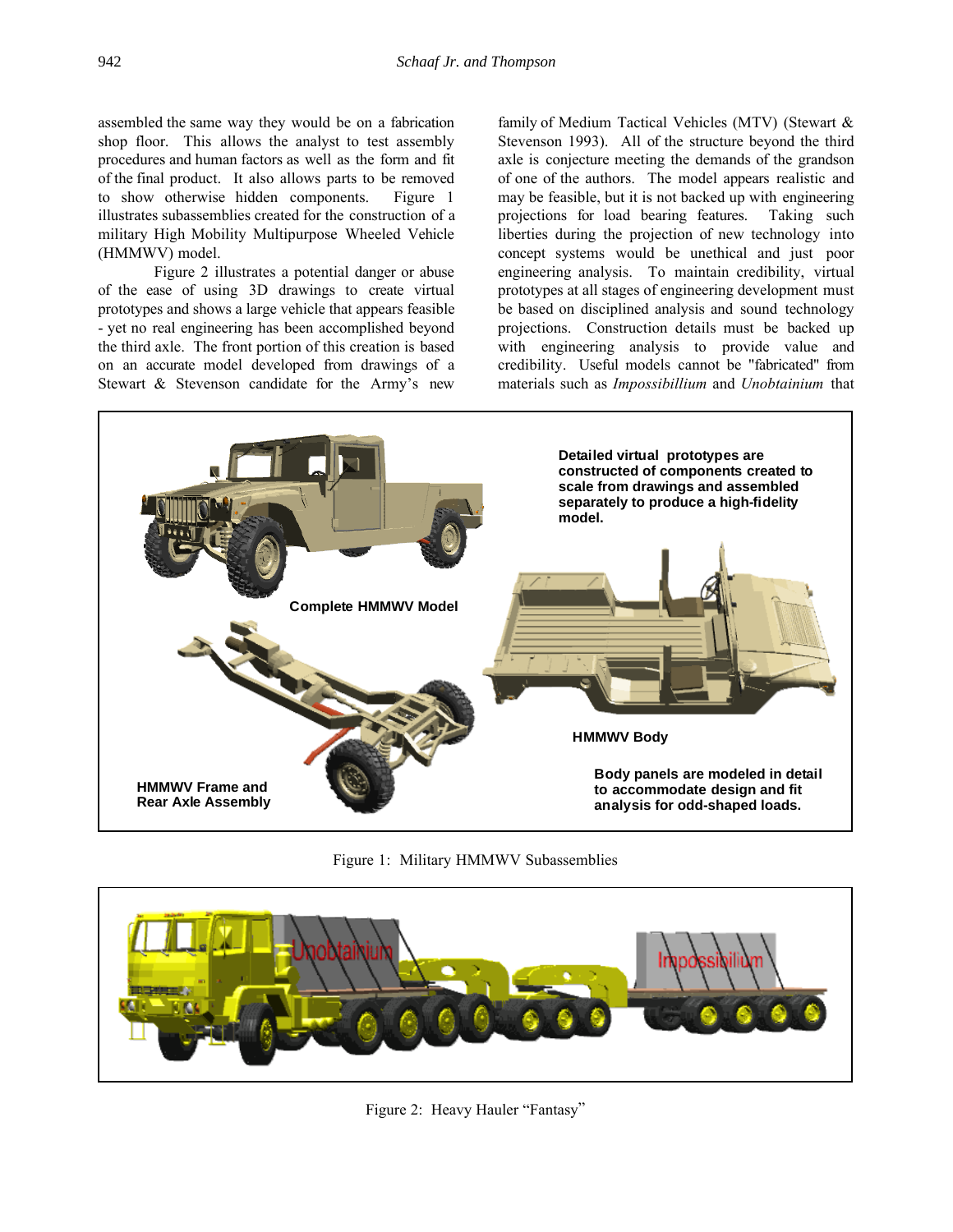produce a model that bears no realistic comparison to real world strength, performance, size, and weight.

# **3 VIRTUAL PROTOTYPING IN THE EARLY CONCEPT PHASE**

The authors work primarily in the technology assessment and advanced concept phases where we are required to project new technology into system applications, and provide early answers relating to system size, fit, tactical feasibility, and transportability. At this early stage, system details are not fully developed nor even known, yet certain questions must be answered such as, can it be packaged in a tactical configuration?, how much will it weigh?, and can it be made C-130 transportable? These questions are particularly important when considering the requirements and constraints of defense systems, and are used in arguments supporting program continuation or advancement, priorities, and funding. To provide a Program Manager with credible answers, supporting engineers need to "do their homework" in detail. Virtual prototypes can enhance the communication of the answers to these questions and provide a credible baseline for discussion and analysis. In order to support the program, virtual prototypes must be based on sound engineering and projections of technology growth that are traceable to sources such as programs developing or producing related hardware, expert opinion, field and laboratory tests, and engineering analysis. To produce a high quality accurate model of a technology projection that is credible and useful, each depicted feature of the model must be traceable to one or more of these sources. In this paper, the authors provide examples of virtual prototype accuracy, quality, and handling of technology projections during early technology assessment when many questions remain to be answered. One example projects the size and weight of an electric gun for theater missile defense, and the other example provides a baseline design of a small, heavy metal, waste remediation system for a maintenance facility.

## **3.1 Army Electric Gun Example**

During the summer of 1993, the Army successfully tested an electric gun technology that offered potential to perform as a "last ditch" theater ballistic missile defense system (Aden et al. 1997). Virtual prototyping was used to evaluate the readiness of the tested technology to provide a near-term, air-transportable, gun configuration (Schaaf, Churchwell, and Baird 1994). The gun barrel and projectile were known items, but a laboratory power supply that filled a 40 foot semi-trailer had to be projected into a tactical configuration. The resulting solid propellant electrothermal-chemical (SPETC) gun model is assembled from a number of virtual prototypes of individual components of the pulsed power subsystem. The chart in Figure 3 illustrates a worksheet that is a small part of the background work that went into the development of the model. This figure shows



Figure 3: Preliminary Electrothermal Gun Power Sizing Analysis Worksheet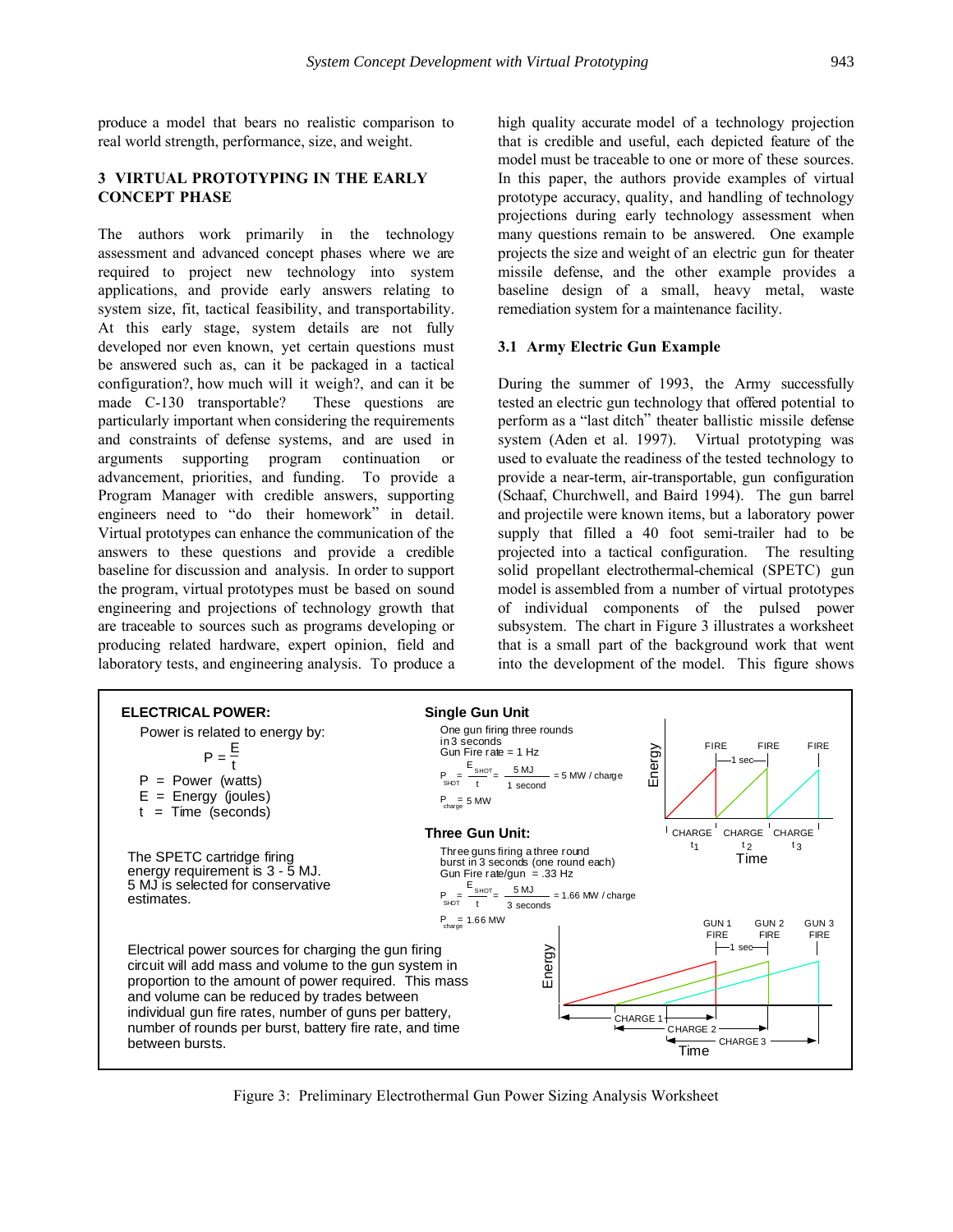some of the basic calculations used to show how fire rate requirements drive charging power that in turn drives pulsed power sizing and packaging. This quickly showed that the desired fire rate could not be obtained from a single gun that would meet size and weight constraints, but the fire rate could be met by "ripple firing" three guns that individually met these constraints.

Figure 4 illustrates another worksheet (in briefing viewgraph format) supporting data for the battery subsystem projection that has not been developed outside of the laboratory yet. A literature search and phone calls to academia surfaced research on this battery, and the project engineer provided credible sizing data expected to be achieved in the near future. From this information, a scale 3D computer model of the projected battery pack was constructed to merge with the other subsystems in the computer. This process was repeated for all of the laboratory pulsed power equipment components used in the test. Worksheets on similar models of the more conventional subsystems were also included to explain why some items were shaped the way they were, and how they drove the height and length of the system.

Various mounting configurations of the gun and power system were manipulated and fitted (in the computer monitor) on several different tactical vehicle chassis. Although feasible fits were obtained, each of the

self-propelled configurations could not meet weight constraints for C-130 airlift although larger aircraft could accommodate these alternatives. Fitting the gun system on the vehicles showed where chassis and cab modifications would be required to cradle the gun barrel for travel and stay within height constraints. Only the towed version mounted on a semitrailer as shown in Figure 5 met size and weight constraints. This final gun model was assembled from a collection of the various separate subsystem virtual prototypes: gun barrel, mount, pulsed power system, autoloader, and chassis and jacking mechanisms. This configuration uses the lifting bogie from an M2 gun/howitzer carriage to lower the trailer into its firing position. Information and specifications on this mechanism were obtained from the Ordnance Museum at Aberdeen Proving Grounds where one of the authors physically inspected, measured, and photographed the bogie to support modeling. The gun model can be manipulated on the computer screen, and serves as an inexpensive communication tool to generate lively and productive interaction within Integrated Product Teams. This particular towed model was created in about twenty hours by an engineer working on a desktop computer. In contrast, weeks of research before hand were spent gathering data and developing worksheets to ensure there were no misrepresentations of reality in the technology projections.



Figure 4: Technology Traceability Worksheet - Battery Pack Sizing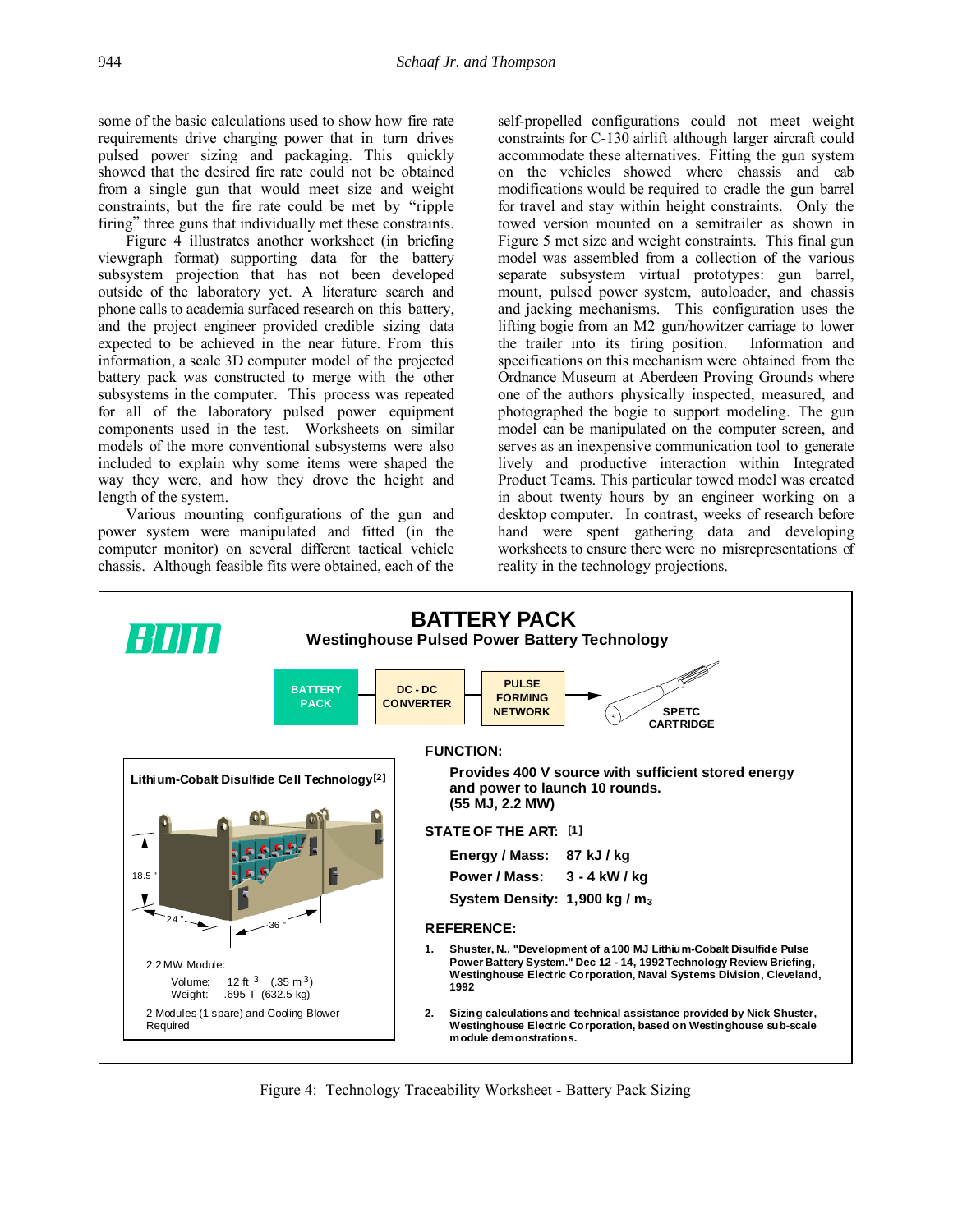

Figure 5: SPETC Gun Concept 3D Model

#### **3.2 Air Force Waste Remediation Facility Example**

The authors were part of a team formed to adapt a large scale continuous stream waste processing technique (for removing heavy metal waste from water) to smaller scale operations. This waste is generated during Air Force paint removal operations. The smaller scale would allow the Air Force to set up waste remediation facilities at small bases, and avoid the environmental hazards and costs inherent in transporting large volumes of metal laden water to central locations for treatment. Laboratory prototyping and chemical algebra showed that while a small scale continuous stream process was not feasible, batch processing using the same chemical processes was a workable and preferable solution.

Portions of the small batch processing facility were modeled to provide quick answers to human engineering questions. As this analysis progressed, the technique was found to be so useful in responding to broader questions, that the complete facility was modeled from the process and volume flow data that drove storage and processing tank sizes.

In contrast to the electric gun example, the waste facility is designed using proven technology and off-theshelf components. Whereas the gun model emphasized size and weight based on technology projections, the waste facility model emphasizes layout and human factors integration. The facility model did not require as much pre-modeling research as the gun model, and the complete model was developed on a desktop computer in about forty hours. Several weeks were then spent manipulating portions of the model for study.

Virtual prototype development of facilities allows more confident use of catalog components and can reduce the need for custom built structures. The given description and dimensions allow construction of the needed component models which are then inserted into the facility. This "virtual assembly" process points out any areas where catalog components will not meet requirements and custom fabrication is needed. The model then supports development of specifications and drawings for custom components. The drawings, specifications, and instructions can then be sent to the fabricator accompanied by the 3D drawings as a communications aid to ensure that custom or modified items are fabricated correctly .

A "walk through" of the virtual facility on the computer monitor helped identify existing hazards and determine potential failure areas, as well as more advantageous equipment placement. Subsystems can be relocated and moved around in the computer for test fitting and impact analysis as simply as moving toy blocks. Currently needed equipment can initially be placed to take the greatest advantage of facility expansion possibilities, reducing future expansion costs in the future. By studying and manipulating the model, static equipment placement such as support structures, walkways, plumbing, and electrical distribution systems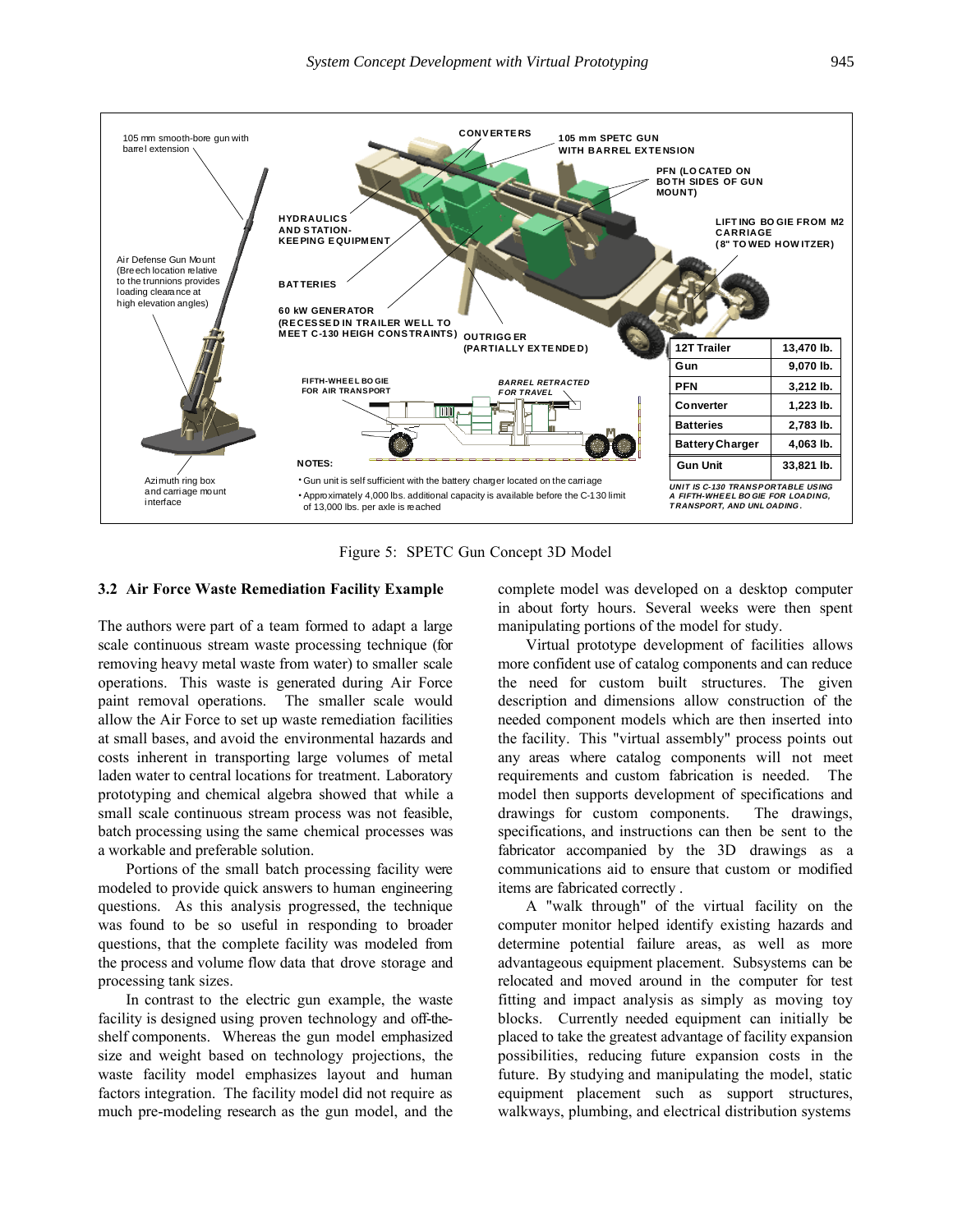

Figure 6: Small Waste Remediation Facility

can be quickly arranged and integrated. The scaled items are simply moved around to provide the proper reach, connection, and clearances. Figure 6 shows a virtual prototype of this industrial waste water remediation facility.

Virtual prototypes also allow clearances for mobile equipment and workspaces to be checked out. Space must be allowed to move canisters of waste and supplies in and out of the facility. This can be done by moving scale models of the ladders and handtrucks within the model. The model also assists the incorporation of Human Factors Engineering. By moving a properly scaled person through the facility, we can ensure that controls and work surfaces can be reached comfortably and safely. This technique was used in placing the stirrer motors and lids on the processing containers. The four middle (250 gallon) containers must be manually accessed from above to add reagents, presenting a possible "reach" problem. Virtual prototyping suggested a lid with an off center opening designed to swivel around the stirrer motor bracket.

By using the "object view feature" of most 3D modeling programs, it is possible to see what the operator will see. Simply place the operator model at the various work stations and examine the view from the operators "face." During a final "trip" through the mature model, we identified navigational hazards for the operators, and relocated items to make sure there was nothing to trip on or bump into while moving from the

most likely accident sites to the safety equipment. Several pipes were rerouted under the walkway, or on the side of the walkway away from the acid and base canisters and the emergency shower. This technique also resulted in recommending a taller mobile ladder. The ladder was first sized to observe the two 500 gallon containers. An operator's eye view showed that during facility wash down, a clear view of the valve at the bottom of the large (1000 gallon) containers was not possible. A taller ladder with sturdy railing is required to reach the large containers.

Analysis of the facility model suggested additional failure modes which might not otherwise be apparent. The concrete containment pad base is designed to accommodate the contents of all vessels in the system during a catastrophic failure of the plumbing. The model brought to our attention the containment volume used by the concrete ramps required to transport supplies and end products into and out of the facility. These reduced the planned containment volume based on the original design, and the retaining walls around the edge of the pad had to be raised to restore the available confinement volume. In addition, the model pointed out potential problems caused by space constraints that require tanks to be placed close to one another. Failure of one tank support structure could carry it into another tank, toppling both outside the bounds of the concrete containment pad. This was corrected by redesigning the tank support structures and bracing.